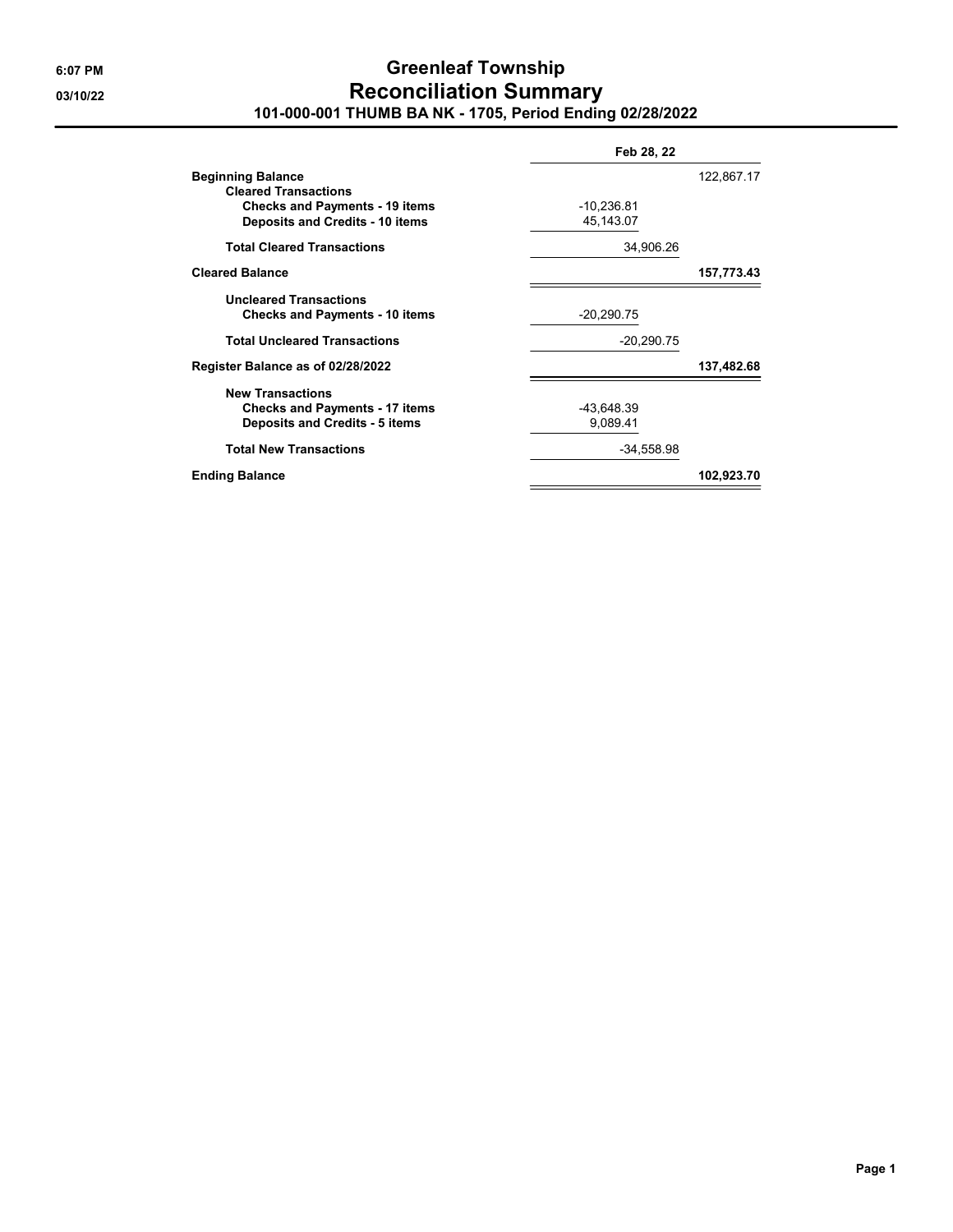## **6:07 PM Greenleaf Township 03/10/22 Reconciliation Detail 101-000-001 THUMB BA NK - 1705, Period Ending 02/28/2022**

| <b>Type</b>                         | Date                                                                   | Num   | Name                       | Cir              | Amount                 | <b>Balance</b>         |
|-------------------------------------|------------------------------------------------------------------------|-------|----------------------------|------------------|------------------------|------------------------|
| <b>Beginning Balance</b>            |                                                                        |       |                            |                  |                        | 122,867.17             |
|                                     | <b>Cleared Transactions</b>                                            |       |                            |                  |                        |                        |
|                                     | <b>Checks and Payments - 19 items</b>                                  |       |                            |                  |                        |                        |
| Check                               | 01/20/2022                                                             | 4948  | Rent a Box                 | Χ                | $-650.00$              | -650.00                |
| Check                               | 01/20/2022                                                             | 4957  | Charles VanErp             | X                | $-346.31$              | -996.31                |
| Check                               | 01/20/2022                                                             | 4956  | <b>Randall Schuette</b>    | X                | $-138.52$              | $-1,134.83$            |
| Check                               | 01/20/2022                                                             | 4945  | Huron County Equali        | X                | $-50.00$               | $-1,184.83$            |
| Check                               | 01/31/2022                                                             | 4960  | <b>Excel Appraisals</b>    | X                | $-750.00$              | $-1,934.83$            |
| Check                               | 01/31/2022                                                             | 4959  | Connie Lipka               | X                | $-230.87$              | $-2,165.70$            |
| Check                               | 02/03/2022                                                             | 4964  | Rent a Box                 | X                | $-650.00$              | $-2,815.70$            |
| Check                               | 02/03/2022                                                             | 4963  | Cass City Oil & Gas        | X                | $-425.38$              | $-3,241.08$            |
| Check                               | 02/03/2022                                                             | 4962  | Sanilac County Cler        | X                | $-10.00$               | $-3,251.08$            |
| Check                               | 02/03/2022                                                             | 4961  | Sanilac County Clerk       | X                | $-3.78$                | $-3,254.86$            |
|                                     |                                                                        |       |                            | $\mathsf X$      |                        |                        |
| Check                               | 02/16/2022                                                             | 4973  | <b>Schuette Services</b>   |                  | $-2,250.00$            | $-5,504.86$            |
| Check                               | 02/16/2022                                                             | 4972  | Excel Appraisals           | X                | -750.00                | $-6,254.86$            |
| Check                               | 02/16/2022                                                             | 4967  | Judy Keller                | X                | -577.19                | $-6,832.05$            |
| Check                               | 02/16/2022                                                             | 4968  | Deborah McClorey           | Χ                | $-577.19$              | $-7,409.24$            |
| Check                               | 02/16/2022                                                             | 4966  | Robert Delong              | X                | $-461.75$              | $-7,870.99$            |
| Check                               | 02/16/2022                                                             | 4969  | <b>Randall Schuette</b>    | X                | -267.81                | $-8,138.80$            |
| Check                               | 02/16/2022                                                             | debit | DTE                        | X                | -64.37                 | $-8,203.17$            |
| Check                               | 02/23/2022                                                             | 4980  | Huntington Bank            | X                | $-1,934.01$            | $-10, 137.18$          |
| Check                               | 02/25/2022                                                             | debit | Checks in the Mail         | X                | -99.63                 | $-10,236.81$           |
|                                     | <b>Total Checks and Payments</b>                                       |       |                            |                  | $-10,236.81$           | $-10,236.81$           |
|                                     | <b>Deposits and Credits - 10 items</b>                                 |       |                            |                  |                        |                        |
| Deposit                             | 02/03/2022                                                             |       |                            | X                | 2.63                   | 2.63                   |
| Deposit                             | 02/03/2022                                                             |       |                            | X                | 1,468.12               | 1,470.75               |
| Deposit                             | 02/03/2022                                                             |       |                            | X                | 3,000.00               | 4,470.75               |
| Deposit                             | 02/11/2022                                                             |       |                            | X                | 2,909.62               | 7,380.37               |
|                                     |                                                                        |       |                            | X                | 19,027.81              |                        |
| Deposit                             | 02/11/2022                                                             |       |                            |                  |                        | 26,408.18              |
| Deposit                             | 02/17/2022                                                             |       |                            | X                | 26.31                  | 26,434.49              |
| Deposit                             | 02/17/2022                                                             |       |                            | X                | 2,984.30               | 29,418.79              |
| Deposit                             | 02/23/2022                                                             |       |                            | $\sf X$          | 1,931.02               | 31,349.81              |
| Deposit                             | 02/28/2022<br>02/28/2022                                               |       |                            | $\mathsf X$<br>X | 6.26<br>13,787.00      | 31,356.07              |
| Deposit                             |                                                                        |       |                            |                  |                        | 45,143.07              |
|                                     | <b>Total Deposits and Credits</b><br><b>Total Cleared Transactions</b> |       |                            |                  | 45,143.07<br>34,906.26 | 45,143.07<br>34,906.26 |
|                                     |                                                                        |       |                            |                  |                        |                        |
| <b>Cleared Balance</b>              |                                                                        |       |                            |                  | 34,906.26              | 157,773.43             |
|                                     | <b>Uncleared Transactions</b>                                          |       |                            |                  |                        |                        |
|                                     | <b>Checks and Payments - 10 items</b>                                  |       |                            |                  |                        |                        |
| Check                               | 02/16/2022                                                             | 4970  | Charles VanErp             |                  | $-346.31$              | $-346.31$              |
| Check                               | 02/16/2022                                                             | 4971  | Connie Lipka               |                  | $-230.87$              | $-577.18$              |
| Check                               | 02/16/2022                                                             | 4965  | Ken Brown                  |                  | $-138.52$              | $-715.70$              |
| Check                               | 02/16/2022                                                             | debit | AVS                        |                  | $-120.20$              | $-835.90$              |
| Check                               | 02/23/2022                                                             | 4979  | Greenleaf Tax Fund         |                  | $-19,027.81$           | $-19,863.71$           |
| Check                               | 02/23/2022                                                             | 4978  | O"Neil Wallace & D         |                  | $-150.00$              | $-20,013.71$           |
| Check                               | 02/23/2022                                                             | 4977  | Charles VanErp             |                  | $-69.26$               | $-20,082.97$           |
| Check                               | 02/23/2022                                                             | 4975  | Mitch Engel                |                  | -69.26                 | $-20, 152.23$          |
| Check                               | 02/23/2022                                                             | 4974  | Ken Brown                  |                  | $-69.26$               | $-20,221.49$           |
| Check                               | 02/23/2022                                                             | 4976  | Ken Osentoski              |                  | $-69.26$               | $-20,290.75$           |
|                                     | <b>Total Checks and Payments</b>                                       |       |                            |                  | $-20,290.75$           | -20,290.75             |
| <b>Total Uncleared Transactions</b> |                                                                        |       |                            |                  | $-20,290.75$           | -20,290.75             |
|                                     | Register Balance as of 02/28/2022                                      |       |                            |                  | 14,615.51              | 137,482.68             |
|                                     | <b>New Transactions</b>                                                |       |                            |                  |                        |                        |
| Check                               | <b>Checks and Payments - 17 items</b><br>03/02/2022                    | 4990  | Greenleaf APRA             |                  | $-38,568.00$           | $-38,568.00$           |
|                                     |                                                                        |       |                            |                  |                        |                        |
| Check                               | 03/02/2022                                                             | 4981  | King & King CPA's, $\dots$ |                  | -800.00                | $-39,368.00$           |
| Check                               | 03/02/2022                                                             | 4989  | <b>Excel Appraisals</b>    |                  | -750.00                | $-40,118.00$           |
| Check                               | 03/02/2022                                                             | 4984  | Judy Keller                |                  | -577.19                | $-40,695.19$           |
| Check                               | 03/02/2022                                                             | 4985  | Deborah McClorey           |                  | $-577.19$              | -41,272.38             |
| Check                               | 03/02/2022                                                             | 4983  | Robert Delong              |                  | $-461.75$              | $-41,734.13$           |